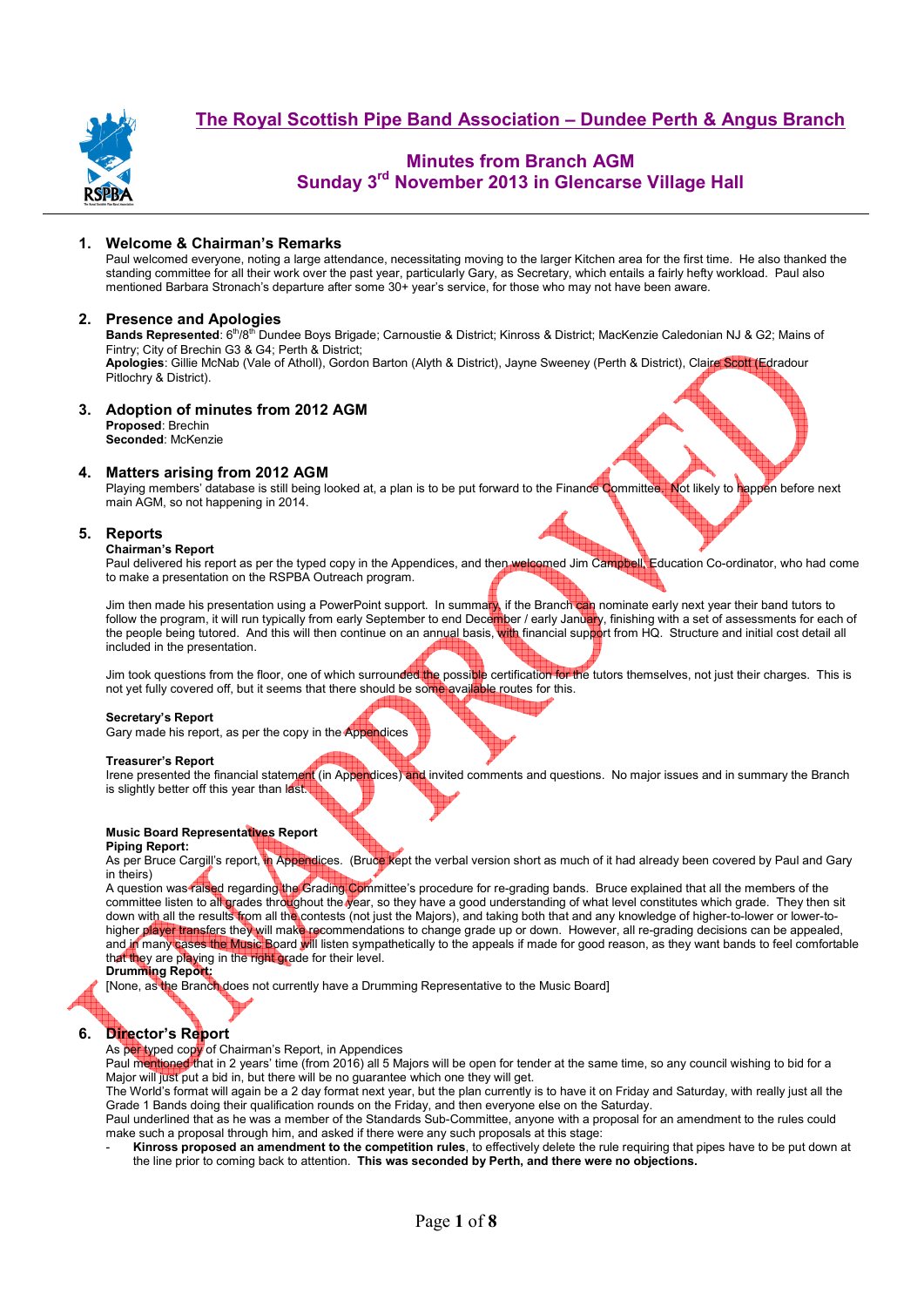

# **Minutes from Branch AGM Sunday 3rd November 2013 in Glencarse Village Hall**

- **Carnoustie proposed a motion to back "The Case for Grade 5"** as documented recently by Bruce Cargill. **This was seconded by Kinross with no objections.** 

In addition there were a number of questions from the floor:

## **Q (Carnoustie): Will the MAP judging continue for Grade 4?**

A: The MAP adjudication will cease, and all grades at majors will now be judged by 2 piping, 1 drumming and 1 ensemble judge, but Grade 4 will continue to choose their tunes from the selection of MAP tunes

**Q (McKenzie) How can bands fielding more than one band ensure they are able to play both bands at very busy events like the**  Worlds where the timing is very limited?

A: The precedent exists to allow for the lower grade band to play slightly earlier than scheduled in order that both bands can compete.

### **Q: (6th/8th Boys Brigade): The social media communications at the Worlds was generally quite good, but some of the lower grades appeared to be neglected, e.g. the 4B results did not feature on Twitter. Why?**

A: (This was more of a discussion) All agreed that it would be good to improve this aspect, and indeed the displaying of qualifying results in general. Now we are in the 21<sup>st</sup> century we should be able to find a better method than a white board and pen. The use of the large central screen was mentioned, and also Twitter feeds, just timed to be 5 or 10 minutes after the actual results are announced.

### **Q: (6th/8th BB's): Some of the local papers have a distinct lack of results for piping contests, whereas dancing appears to be very well covered. Why?**

A: (Discussion). A lot of this comes down to the willingness to communicate the results to the papers. Generally if they are given the information it will be published, but unless you have keen pipers or drummers on the news staff it is unlikely they will go looking for it.

## **Q (Perth): In the Results by contest on the HQ website, why is it that some contests do not have their results included?**

A: Because it depends on someone at each contest communicating the results to the HQ webmaster. (Jason Lafferty) Usually this is the job of the Director officiating on the day – but some appear to manage this more easily than others!

## **7. Election of Office Bearers and Review of Branch Levy**

| Office                                       | <b>Elected Office Bearer</b>                | Proposed by              | Seconded by              |  |
|----------------------------------------------|---------------------------------------------|--------------------------|--------------------------|--|
| (Current bearer)                             |                                             |                          |                          |  |
| <b>President</b>                             | Jin                                         | <b>City of Brechin</b>   | Perth                    |  |
| (VACANT)                                     |                                             |                          |                          |  |
| Chairman                                     | Not due for re-election                     |                          | $\overline{\phantom{a}}$ |  |
| (Paul McAndrew)                              |                                             |                          |                          |  |
| Vice-Chairman                                | Not due for re-election                     |                          | $\overline{\phantom{a}}$ |  |
| (Nigel Kellett)                              |                                             |                          |                          |  |
| <b>Secretary</b>                             | Not due for re-election                     | $\overline{\phantom{a}}$ | $\overline{\phantom{a}}$ |  |
| (Gary Mair)                                  |                                             |                          |                          |  |
| Treasurer                                    | Not due for re-election                     | $\overline{\phantom{a}}$ | ÷                        |  |
| (Irene Black)                                |                                             |                          |                          |  |
| <b>Minute Secretary</b>                      | Not due for re-election                     | $\overline{\phantom{a}}$ | $\overline{\phantom{a}}$ |  |
| (Nigel Kellett)                              |                                             |                          |                          |  |
| Music Board Rep: Piping                      | <b>Bruce</b>                                | McKenzie Caledonian      | City of Brechin          |  |
| (Bruce Cargill)                              |                                             |                          |                          |  |
| <b>Music Board Rep: Drumming</b>             | [No proposals] (Kirk from                   | $\overline{\phantom{a}}$ | $\overline{\phantom{a}}$ |  |
| [currently vacant]                           | 6th/8 <sup>th</sup> mentioned that he might |                          |                          |  |
|                                              | be interested if he could gain              |                          |                          |  |
|                                              | the certification next year)                |                          |                          |  |
| <b>Magazine Representative</b>               | lan                                         | Kinross                  | Perth                    |  |
| (VACAN)                                      |                                             |                          |                          |  |
| <b>Committee Members</b>                     | Neil Myles, Gillie McNab,                   | McKenzie Caledonian      | City of Brechin          |  |
|                                              | Ian Campbell, Gordon Barton,                |                          |                          |  |
|                                              | <b>Stewart Findlay</b>                      |                          |                          |  |
| <b>Webmaster, (currently still informal)</b> | Not due for re-election                     |                          | $\overline{\phantom{a}}$ |  |
| (Neil Myles)                                 |                                             |                          |                          |  |

## **Branch Levy**

This is currently set at £30 for adult bands and £25 for novice juvenile

In the pre-AGM committee meeting the committee decided to once again keep the levy the same, as the Branch was not currently struggling for funds.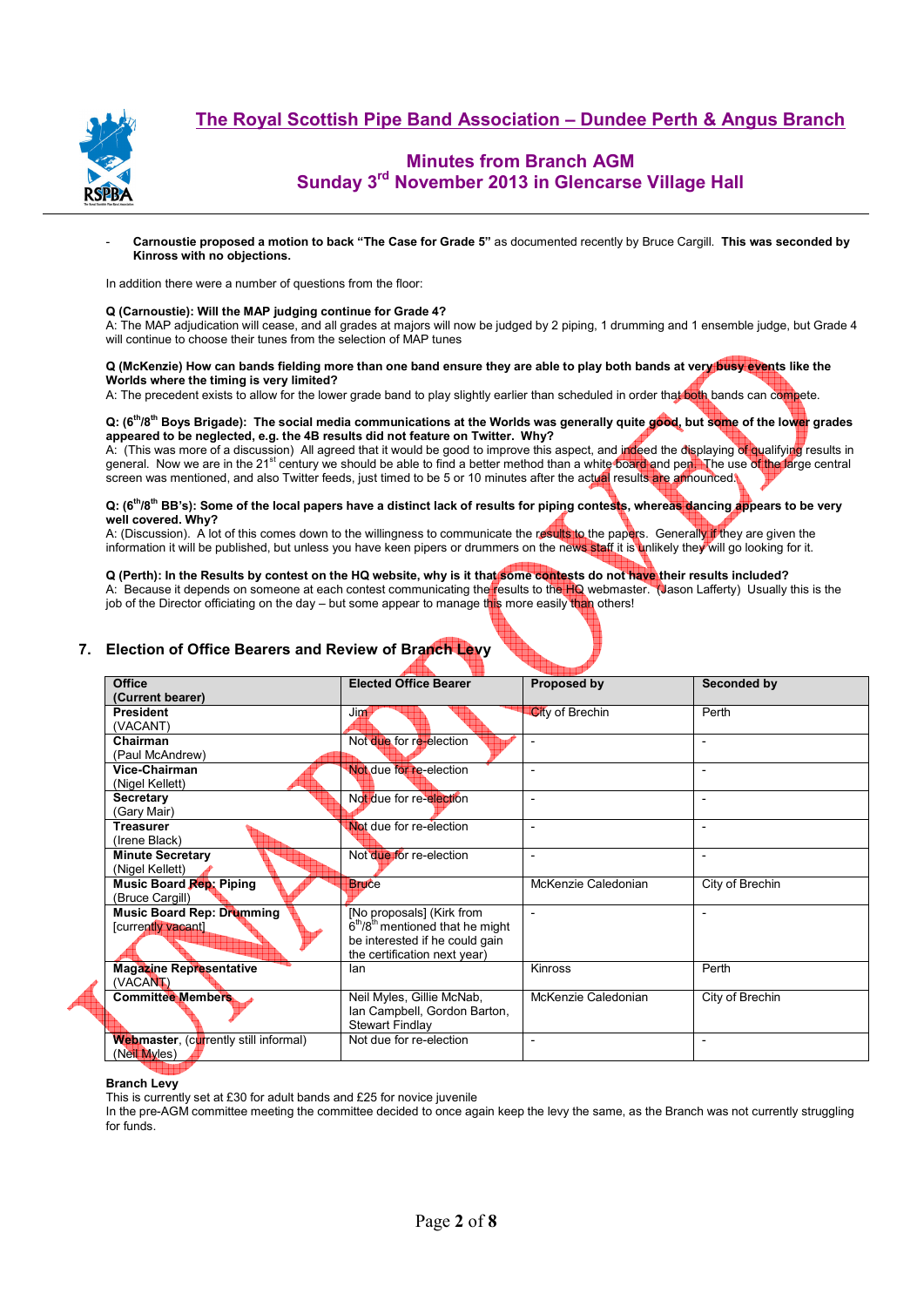

# **Minutes from Branch AGM Sunday 3rd November 2013 in Glencarse Village Hall**

## **8. AOCB**

**Perform in Perth: (Kinross)** Nigel mentioned that this contest at the Perthshire Music Festival in March could be better attended, and there is no restriction on any branch bands fielding competitors, even if out with the Perthshire area. Worth noting that entries have to be in by  $17<sup>th</sup>$ January, though, so an entry form was given to each of the bands represented. In addition, Neil will put a link on the Branch website to make it easier for any bands looking for the info.

**RSPBA and political affiliations:** Neil (McKenzie) made a point that some communications recently may have given the impression that either the RSPBA or some of their associated bands or members support the Pro-Independence campaign – and may even be encouraging bands to take part in events or rallies supporting this (or other) political movements. All agreed that the RSPBA should endeavor to remain politically neutral, and not be seen to be supporting either one political side or another. (in any issue) This could also be an issue for social media sites such as our own Branch Facebook site, and moderators should be vigilant to ensure that no political leanings are inferred on the part of the Branch.

## **9. Chairman's Closing Remarks**

Paul thanked everyone for attending, and reminded all that any branch member is welcome to attend and listen to Committee Meeting proceedings, with the exception of the Finance section. He closed by re-iterating that the proposed improvements to Pipe Band education would be the main priority for the Branch over the coming year.

## **10. Next meeting:**

**Next Committee Meeting: TBD Next year's AGM: TBD**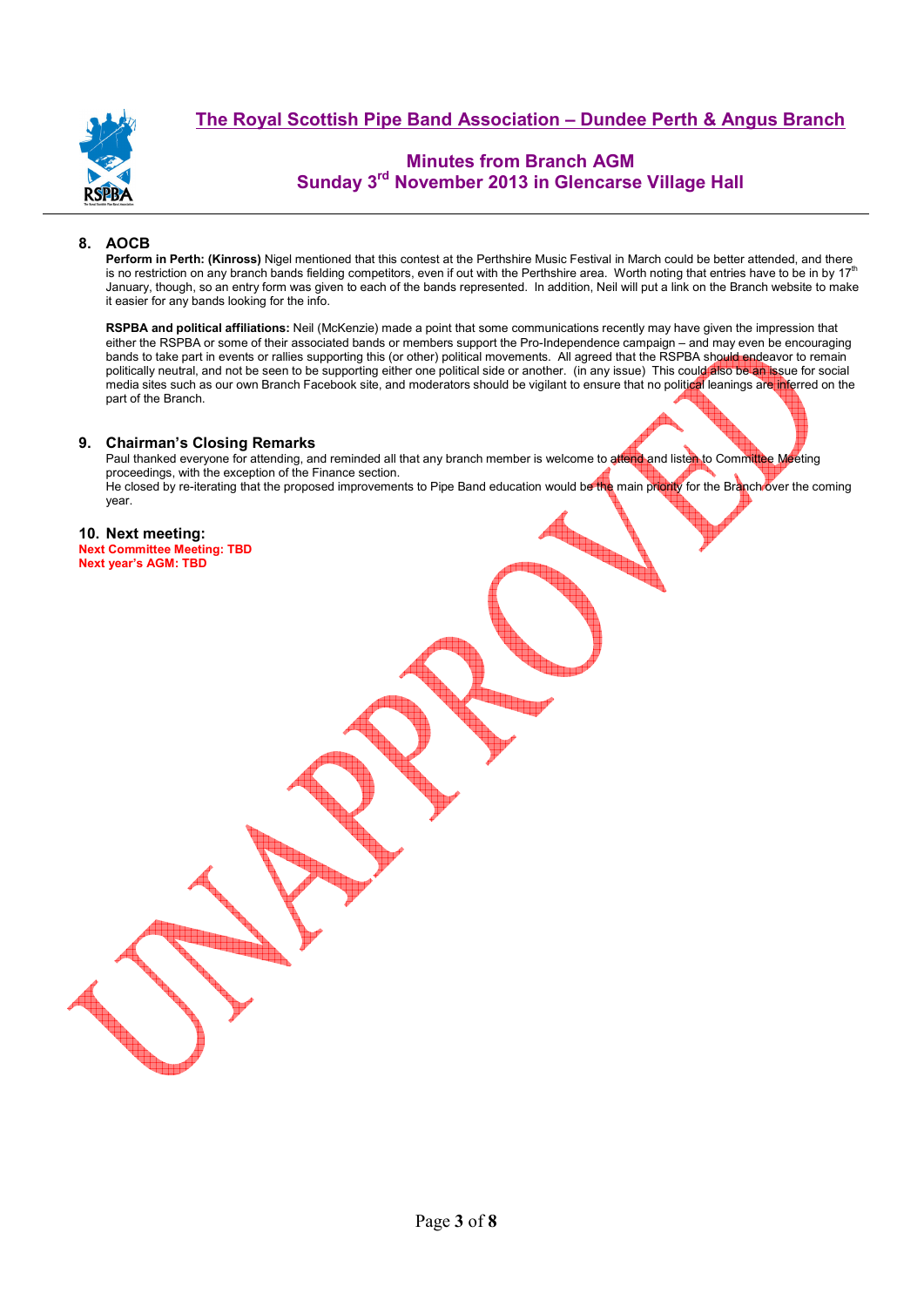

# **Minutes from Branch AGM Sunday 3rd November 2013 in Glencarse Village Hall**

## **APPENDICES TO AGM MINUTES**

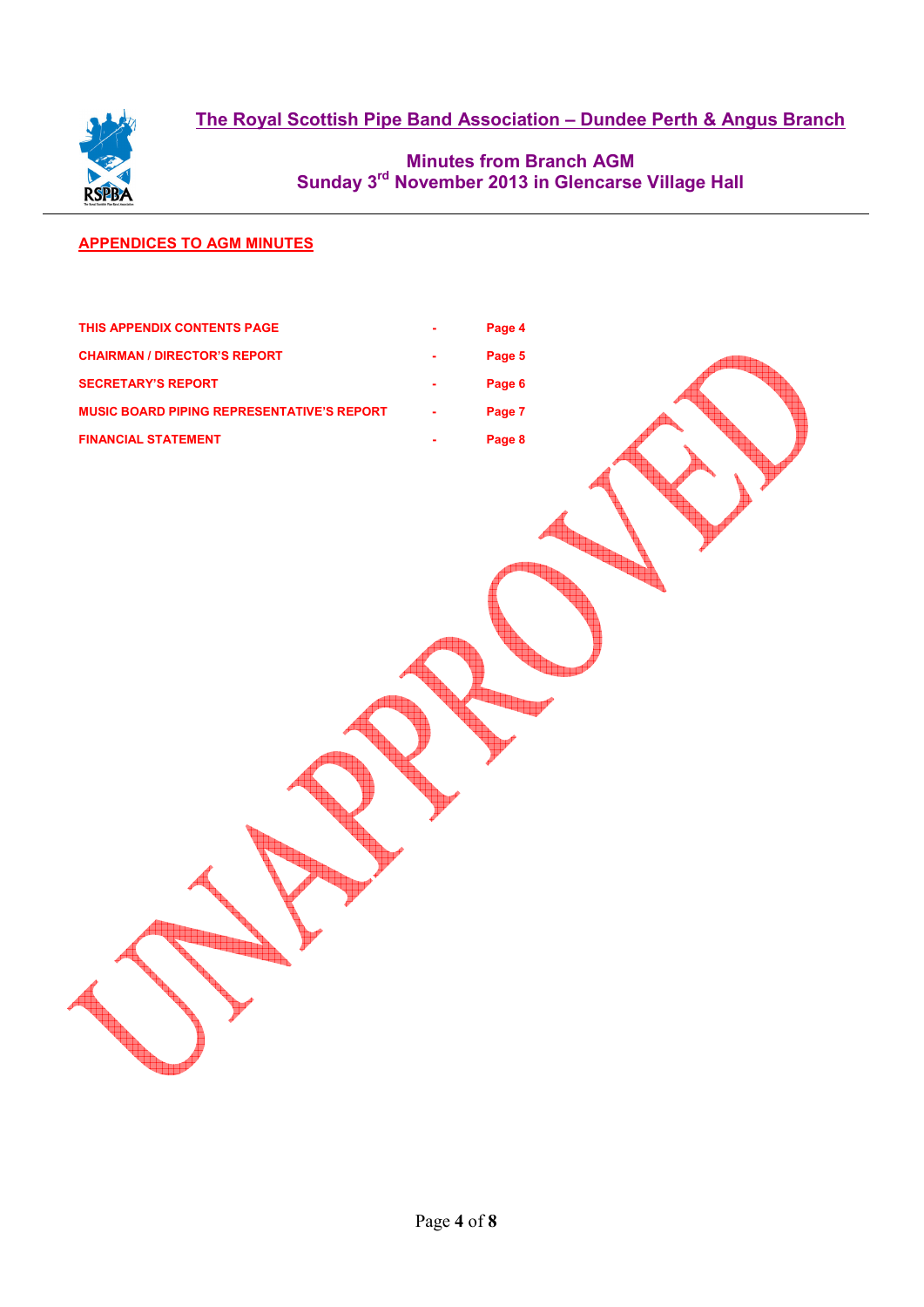

# **Minutes from Branch AGM Sunday 3rd November 2013 in Glencarse Village Hall**

## **CHAIRMAN / DIRECTOR'S REPORT**

### **Chairman's report**

I would like to welcome everyone to the 2013 AGM.

The 2013 season has been very busy as usual with branch bands doing well at local and Major championships. I would like to thank all the organizing committees for their support at the local contests.

I would like to extend my thanks to the committee for all their hard work over the past 12 months especially Gary Mair who does a huge amount of work behind the scenes without which we couldn't function.

Many thanks to Barbara Stronach who has stepped down from the committee and also her role as magazine rep after a long haul!!

You will notice that we have amended not just the location but also the format of the branch solo piping and drumming correst. This has been done due to falling entries as a trial, and should allow players of all ages & abilities the opportunity to compete on a level playing field with their peers whilst playing at a higher level if capable. We have not removed any of the previous requirements but have reorganized the age groups to allow this.

Also the branch are working hard to increase the educational provision of Piping & Drumming including a weeklong school in conjunction with the Northern & Fife Branches. I would like to thank Jim Campbell for coming along tonight to share his vision of a new project which I hope that we can be part of

Finally, I would ask that if anyone has some spare time on their hands please come and join the committee, it's not that much work and it lets your band have a voice.

### **Directors Report**

It has been a busy year at the RSPBA, I have managed to attend all the major championship events in 2013 and all board of director meetings except the April meeting which was the same day as the Branch mini band contest.

Significant events over the past 12 months have been, the allocation of the Major championship to Belfast for the next 2 years. This has attracted a significant amount of comments and although I personally enjoy Cowal as a championship event I put forward the branch view during discussions.

Also following feedback from branch bands on the format of the 2 day worlds in 2013, I proposed an alternative event which was accepted by the board of Directors at the October meeting which if accepted by Glasgow council will see a Grade1 qualifier on the Friday and all other bands playing on the Saturday.

I am currently a member of the standards sub-committee so if anyone has any changes to the rules etc please pass these to me asap to allow for them to be examined prior to the RSPBA AGM.

I look forward to the 2014 season, although I intend to play with Mackenzie Caledonia this coming season, so will not be on duty at contests as much as I have been.

I would ask that if anyone has any suggestions, comments or complaints relating to the RSPBA or Branch that they come and talk to myself or Bruce Cargill, and we will try to offer some assistance.

#### Paul McAndrew

Branch Chairman & Director RSPBA

pmcandrew@nhs.net

01561 378598

07980 776387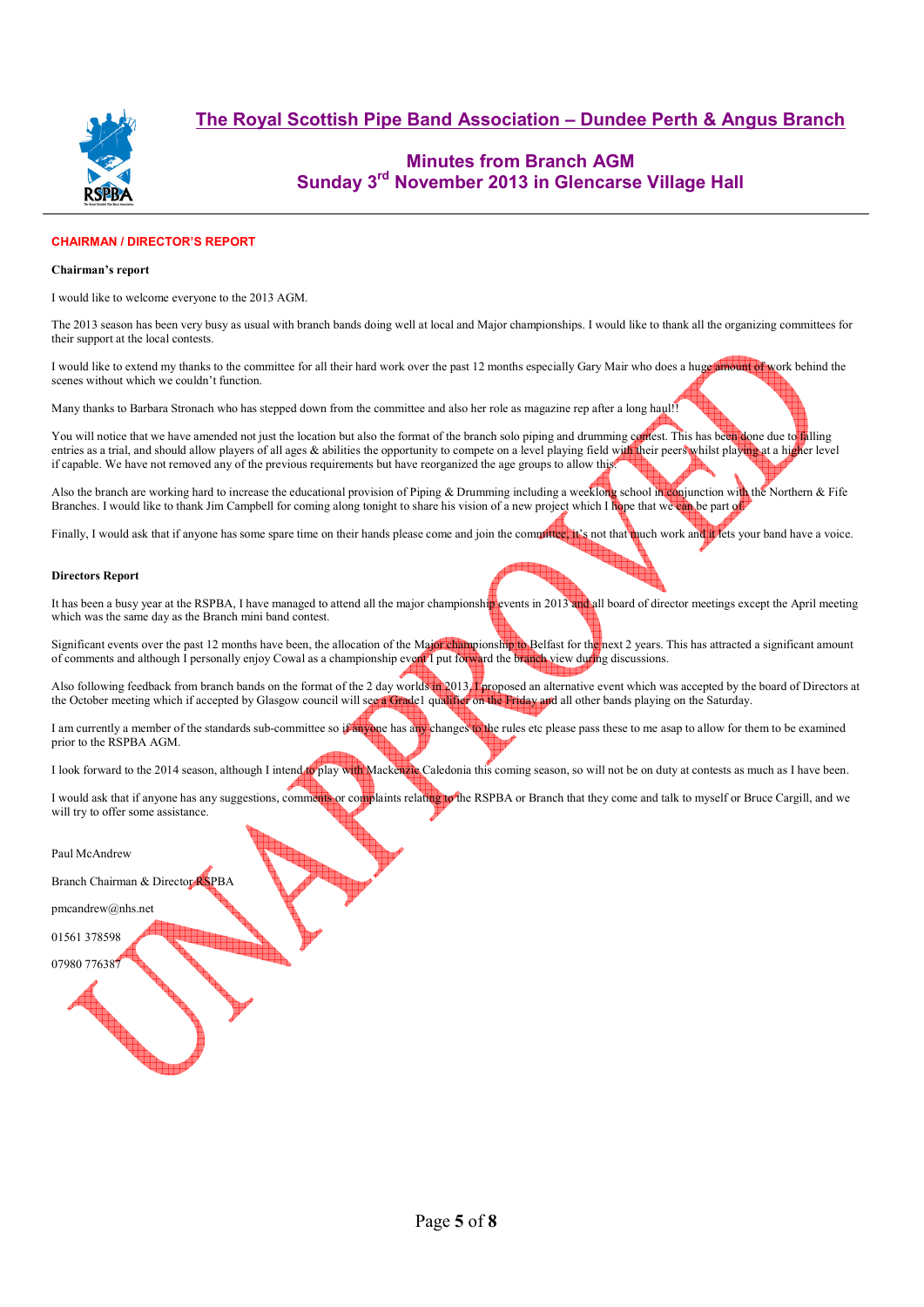

# **Minutes from Branch AGM Sunday 3rd November 2013 in Glencarse Village Hall**

## **Secretary's Report**

Chairman, Committee members, Band Members, can I add my welcome to that of the Chairman and to thank you for taking the time this evening to make it along to our AGM.

The 2011 – 12 competition season seems to have passed by very quickly and once again, Branch bands and Branch band members have had a busy time competing in both major and minor contests at "home" and overseas.

As a Branch we currently have 17 bands -

Grade 4 Alyth, Arbroath, Carnoustie, City of Brechin, Coupar Angus, Crieff High School, Kinross, Mains of Fintry, Perth, Robert Wiseman Dairies Vale of Atholl; (10 bands)

Novice Juvenile 6/8<sup>th</sup> Dundee Boys Brigade, MacKenzie Caledonian NJ;<br>Grade 3 City of Brechin, Edradour Pitlochry and Blair Atholl, Robert Wiser

Grade 3 City of Brechin, Edradour Pitlochry and Blair Atholl, Robert Wiseman Dairies Vale of Atholl; (3 bands)<br>Grade 2 MacKenzie Caledonian; (1 band)

Grade 2 MacKenzie Caledonian; (1 band)<br>Grade 1 Robert Wiseman Dairies Vale of

Robert Wiseman Dairies Vale of Atholl (1 band)

Reviewing our Branch area competitions, the year started with Branch Solo Competitions held in Kinross at Loch Leven Community Campus. Competitor numbers were comparable with 2010 (101 entries in 2010, 94 in 2011) although the distribution of entries varied with a drop in numbers in novice piping but slightly greater numbers in tenor drumming. Despite a financial loss on the day, (details will be given in the Treasurer's Report), I think that it's fair to say that the event was still enjoyable and we look forward to this year's Branch Solo Competitions on Saturday 24<sup>th</sup> November, once again at Loch Leven Campus, Kinross. (If anyone has trophies to return, I'll be happy to accept them at the end of this evening's meeting).

In April, we held our Trio Piping and Mini-Bands Event at Forfar Academy. We received some 31 miniband entries – that was down somewhat from the 44 that had entered the previous year. In 2013 we will return once again to Forfar Academy for the mini-bands, the date for your diaries is Saturday  $27<sup>th</sup>$  April.

May saw the inaugural event at Loch Leven Community Campus for a new outdoor pipeband contest. A healthy entry of some 25 bands competed over Grades 2 to 4 plus an "Open" competition. At this point, can I record particular thanks to Nigel Kellett for a huge amount of work undertaken not only to get the project off the ground but also to secure funding and prize money which as we all appreciate, is very scarce to come by. Plans are already underway for next years competition which will be on Saturday 11<sup>th</sup> May.

Crieff Games in August attracted 21 competing bands, which was quite encouraging, knowing that there was also a competition in Edinburgh on the same day. The date for the 2013 Crieff Games Pipeband and Drum Major Competition is still under discussion – a topic that will be covered during this evening AGM.

Away from competitions, the Branch website continues to expand and we are indebted to Neil Myles and Nigel Kellett for their help in maintaining the website. The website carries a wide range of information not only on Branch events but also Branch band activities – for example Mains of Fintry performing in Poland (in November 2011), several Branch bands playing as part of the Queen's visit to Perth in July this year and City of Brechin's fund raising charity day out white water rafting in September – not for the faint-hearted !!

If I can ask that bands try to keep details and information up to date and if there are changes necessary, please let us know as quickly as possible so that the website can be updated.

Another notable success within the Branch was that of Ailis Sutherland from City of Brechin who won the PM Willie Fergusson Competition held as part of Lothian and Borders Branch Solo competitions in February this year. As far as we are aware, this is the first time that a solo competitor from the Branch has won this competition – congratulations to Ailis.

As with all of the bands within the Branch, there is a large draw on funds for hosting competitions, venue costs, trophy repairs etc so any ideas for fund raising that anyone would like to bring along to Branch meetings would be very welcome.

Lastly, whilst we are here to help you, the Branch would not exist without your support. Please take our thanks back to your bands and we wish you every success for the new season. Thank you.

| Provisional diary dates for 2013 are as follows. |                        |
|--------------------------------------------------|------------------------|
| Forfar Mini-Bands                                | $27th$ April           |
| Loch Leven                                       | $11th$ May             |
| British Championships, Bathgate                  | $25th$ May             |
| <b>Strathmore Games</b>                          | $9th$ June             |
| European Championships, Forres                   | $29th$ June            |
| Scottish Championships, Dumbarton                | $27th$ July            |
| Perth Games                                      | $11th$ August          |
| World Championships, Glasgow                     | $17th$ & $18th$ August |
| Cowal Championships                              | $31st$ August          |
|                                                  |                        |

Gary Mair Branch Secretary Dundee, Perth & Angus Branch RSPBA e-mail garymair@ymail.com mobile 0771 7758 778 **Dundee Perth and Angus**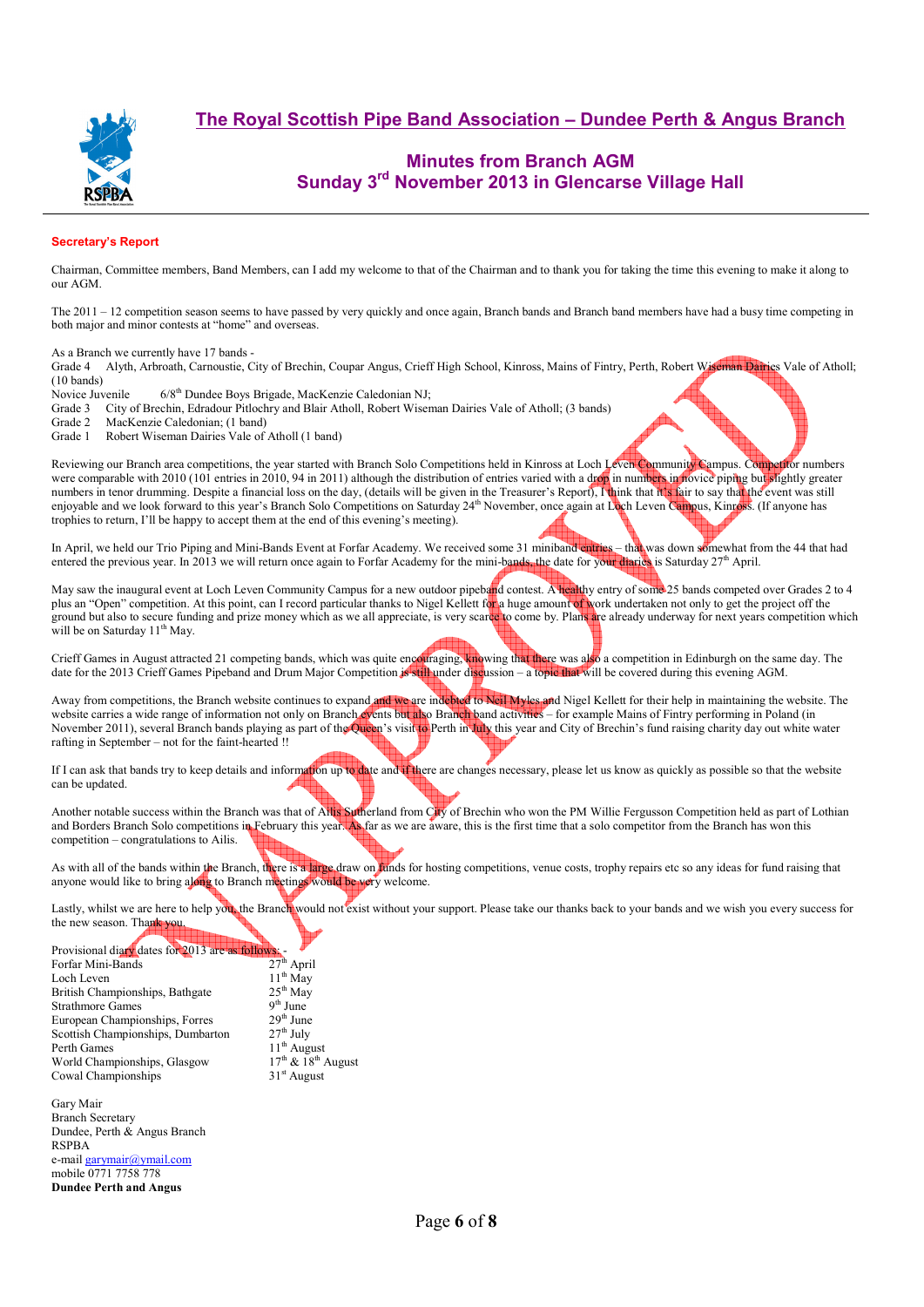

## **Minutes from Branch AGM Sunday 3rd November 2013 in Glencarse Village Hall**

## **Music board Rep report 01/11/2012**

The music board held 4 meetings over the last year, September, November, January & April

Main business at each meeting is summarized below.

### **September**

Main item was Band Grading's and  $1<sup>st</sup>$  look at possible set up of the 2 day world championships.

#### **November**

1<sup>st</sup> priority of the day dealing with any appeals from the previous meeting grading decisions.

2<sup>nd</sup> Further discussions on the 2 day worlds, It was announced that the promoter and the BBC both preferred Saturday, Sunday contest. **January** 

Music board was visited by the chairman to present has vision of the 2 day worlds after a lot of discussion it was agreed that all grade 1 bands would play in 2 heats on the Saturday and the top 6 from each heat would go through to the final on Sunday.

It was also agreed that each grade 1 band could play the MSR and Medley of their choice on the Saturday, on the Sunday would play their second MSR and second Medley on the Sunday.

All grade 2 and grade 3 bands would play either MSR or Medley in the qualifiers and and the alternate in the finals. **April**

Drum Majors have issues that have been passed to the Board of directors which were never sent to the music board to be addressed, to this end the Drum

Majors have been invited to join the education group to work towards the education of Drum Majors through workshops etc. 2 day worlds format agreed including number of adjudicators & non reintroduction of MAP adjudication as there needs to be education of the adjudicators and further workshops with the grade 4 & N/J bands.

At the board of directors meeting on the 29<sup>th</sup> of April the chairman rail roaded through a change to the world format adjudication in that at the suggestion of APMB members he has introduced a trail of the MAP adjudication and heats system, this was not agreed by the music board. As competition format is the remit of the music board why was this proposal forced through at the April board of directors meeting?

And on a personal note why would we trial this at the biggest contest run by the RSPBA?

It would appear that this was forced through due to issues with a lack of adjudicators, if this is the case than the board of directors is failing in its duty of care to the membership by not ensuring that enough training is being carried out to ensure an adequate supply of judges for the future?